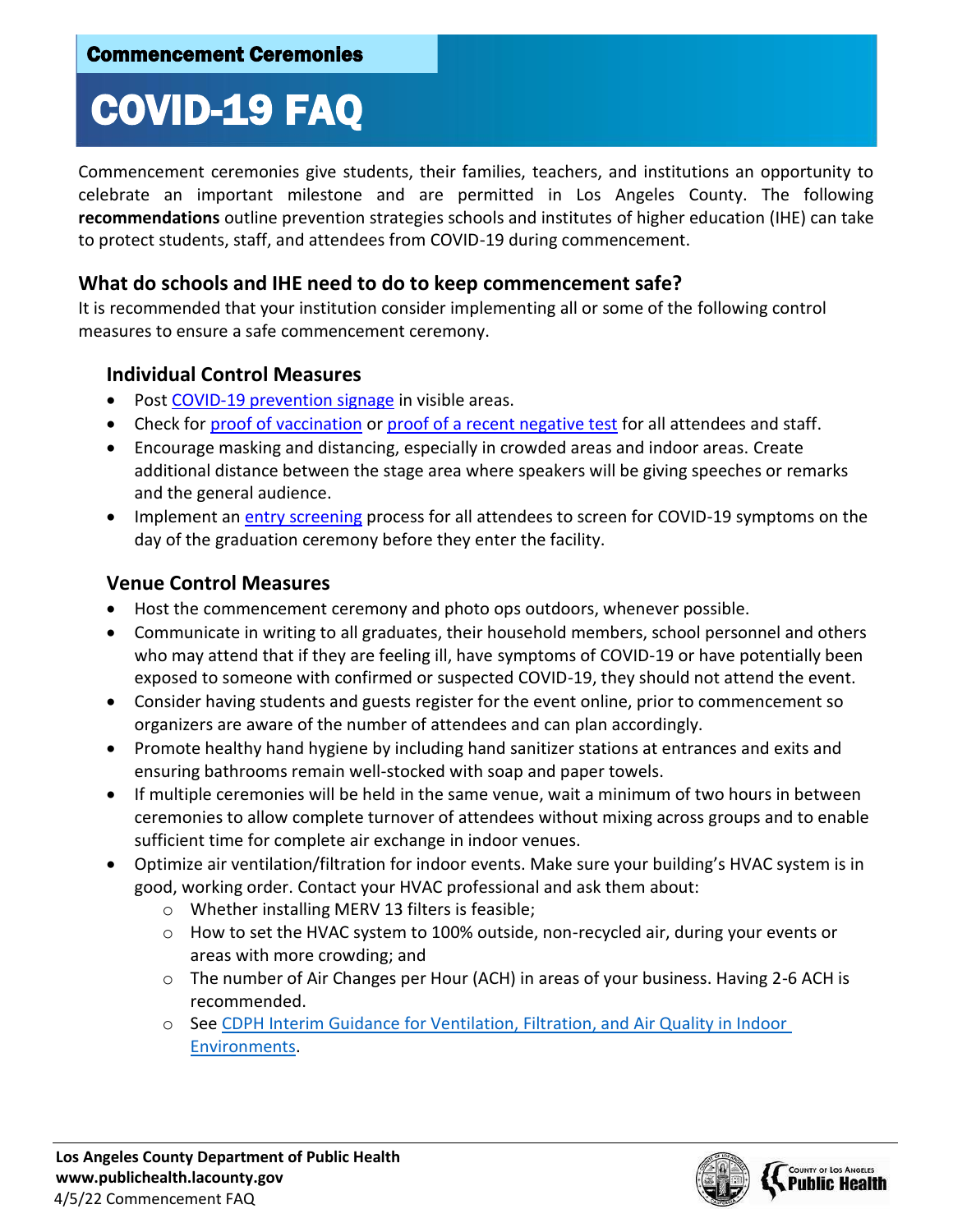# COVID-19 FAQ

#### **Where can we hold the commencement ceremony?**

Commencement ceremonies can be held either indoors or outdoors, though outdoors is strongly preferred.

## **Which guidance should I be following?**

This will depend on the size of your attendance, which includes all guests, students, faculty, and staff. Attendance thresholds of your commencement will determine which guidelines to follow.

- For indoor events with less than 1,000 attendees and outdoor events with less than 10,000 attendees, refer to the [Smaller Events and Cultural Institutions Guidelines.](http://publichealth.lacounty.gov/acd/ncorona2019/bestpractices/venues/)
- For indoor events with more than 1,000 attendees and outdoor events with more than 10,000 attendees) refer to [Best Practices to Prevent COVID-19 at Mega Events.](http://publichealth.lacounty.gov/acd/ncorona2019/BestPractices/LargeEvents/)

### **Is masking required?**

- **Masks indoors** are not required for commencement ceremonies, but remain a strong recommendation for all attendees, regardless of vaccination status.
- **Masks outdoors** are not required but are recommended for individuals at higher risk of severe illness if they cannot maintain distance from others.
- *Note, schools and IHEs may have stricter mask policies for their events if they choose to do so.*

### **Is it required to show vaccine verification or proof of negative test?**

At this time, there are no State or County requirements to prove vaccination status or show a negative test result for entry to indoor and outdoor events of any size. However, requiring this for your commencement event is one recommended strategy to reduce the risk of transmission at the event.

#### **What guidelines should employers/employees follow for commencements?**

Employers/employees must follow the [Cal/OSHA COVID-19 Prevention Emergency Temporary Standards](https://www.dir.ca.gov/dosh/coronavirus/ETS.html) (ETS) and th[e LA County Health Officer Order.](http://www.publichealth.lacounty.gov/media/Coronavirus/docs/HOO/HOO_SaferReturnWorkCommunity.pdf) Employers are required to offer medical grade masks and respirators for voluntary use to employees who work indoors and in contact with other workers, customers, or members of the public.

## **What is the current travel advisory for out-of-state or international attendees?**

There are no travel restrictions specific to commencement ceremonies. Individuals traveling domestically or internationally to attend commencement in [LA County](http://publichealth.lacounty.gov/media/Coronavirus/traveladvisory.htm) should follow the LA County [Department of Public Health Travel Advisory.](http://publichealth.lacounty.gov/media/Coronavirus/traveladvisory.htm)

## **Do I have to file an application or safety plan with LA County Department of Public Health to hold a graduation ceremony?**

No, there is no application to file with the county to host a commencement ceremony.

## **May we serve food or beverages at the graduation ceremony?**

Yes, food and beverages may be served at the graduation ceremony but it is strongly recommended that refreshment areas be set up in outdoor areas where possible and attendees be encouraged to remain